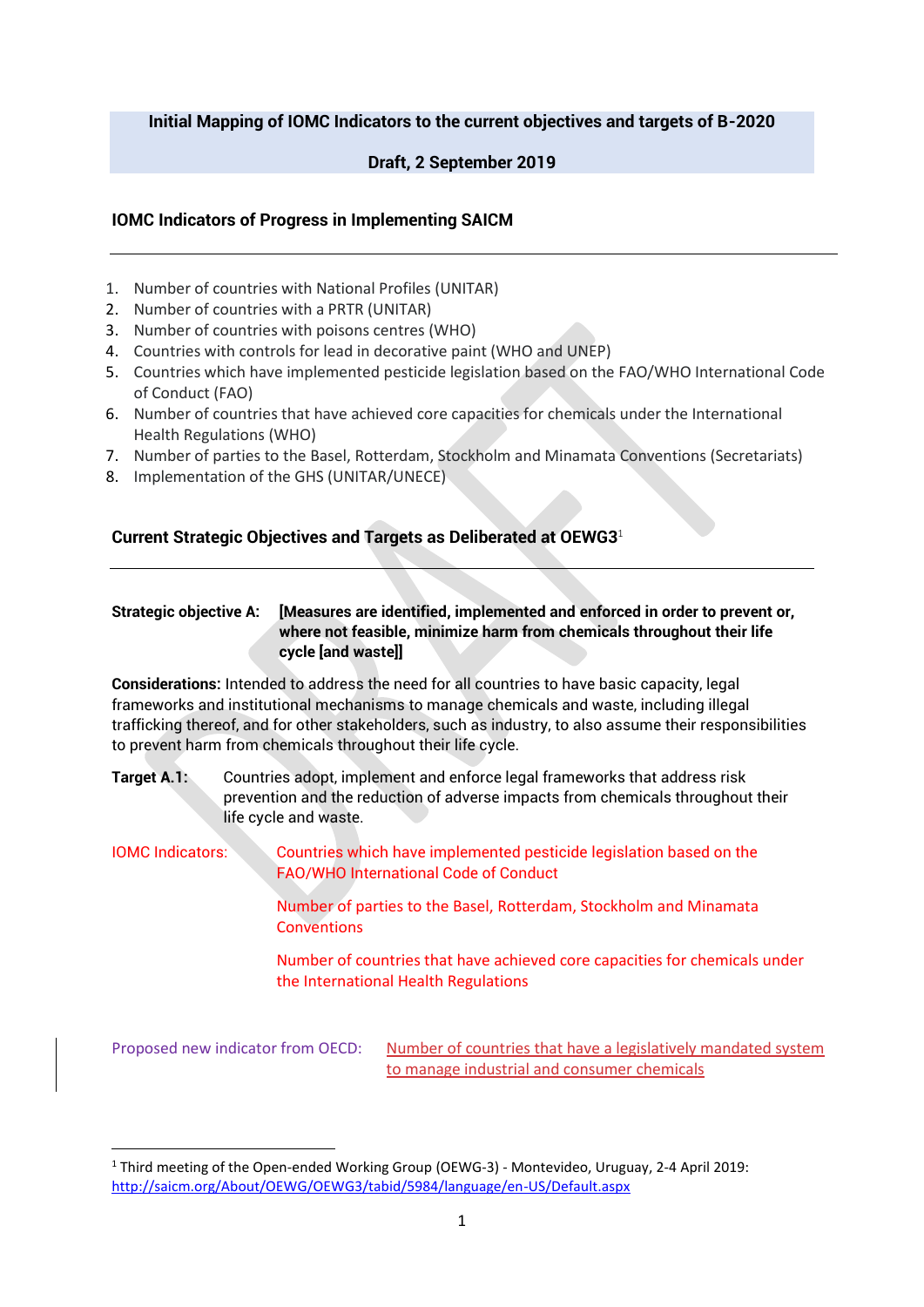**Target A.2:** Countries have sufficient capacity to address chemicals and waste issues nationally, including appropriate inter-agency coordination and stakeholder participation mechanisms, such as national action plans.

IOMC Indicator: Number of countries with National Profiles

- **Target A.3:** Countries are implementing the chemicals and waste-related multilateral environmental agreements, as well as health, labour and other relevant conventions, and voluntary mechanisms such as the Globally Harmonized System of Classification and Labelling of Chemicals.
- IOMC Indicators: Countries which have implemented pesticide legislation based on the FAO/WHO International Code of Conduct

Number of countries that have achieved core capacities for chemicals under the International Health Regulations

Number of parties to the Basel, Rotterdam, Stockholm and Minamata **Conventions** 

#### Implementation of the GHS

- **Target A.4:** Stakeholders have incorporated the sound management of chemicals throughout their life cycle and waste into their planning, policies and practices, thereby supporting the development and implementation of chemicals management systems and other sector-appropriate mechanisms.
- **Target A.5:** Governments and industry ensure that workers are protected from the risks associated with chemicals and waste and that workers have the means to protect themselves.

### **Strategic objective B: Comprehensive and sufficient knowledge, data and information are generated, available and accessible to all to enable informed decisions and actions**

**Considerations:** Intended to address the need for new information and data to be generated to address gaps and for greater transparency and accessibility, as well as to address the need for training and education to protect all levels of society.

**Target B.1:** Comprehensive data and information for chemicals on the market are available and accessible, including information and data on properties, health and environmental effects, uses, hazard- and risk-assessment results and risk-management measures, monitoring results and regulatory status throughout their life cycle.

IOMC Indicators: Number of countries with a PRTR

Implementation of the GHS

Number of countries with poisons centres

Proposed new indicator from OECD: Number of countries that have adhered to the system of Mutual Acceptance of Data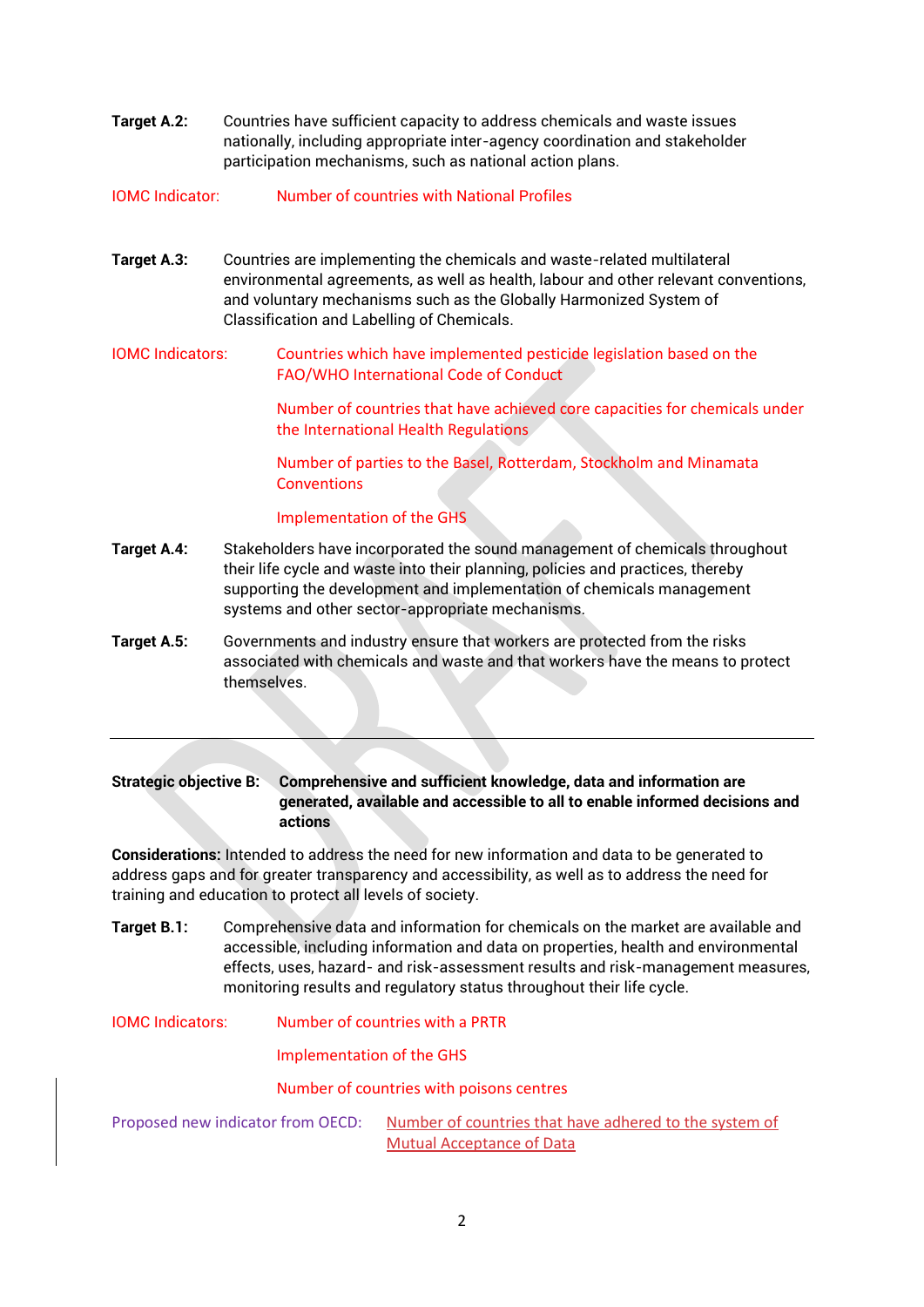**Target B.2:** All stakeholders, in particular industries and regulators, have and are using the most appropriate and standardized tools, guidelines and best practices for assessments and sound management, as well as for the prevention of harm, risk reduction, monitoring and enforcement.

### IOMC Indicators: Countries with controls for lead in decorative paint

Countries which have implemented pesticide legislation based on the FAO/WHO International Code of Conduct

- **Target B.3:** Information and standardized methods are available and used to understand the impacts of chemicals and waste for improved burden-of-disease and cost-ofinaction estimates, to inform the advancement of chemical safety measures and to measure progress towards reducing those impacts.
- **Target B.4:** Educational, training and public awareness programmes on chemical safety and sustainability have been developed and implemented, including for vulnerable populations, along with worker safety curricula and programmes at all levels.

IOMC Indicator: Implementation of the GHS

**Target B.5:** Countries and stakeholders are implementing training on environmentally sound and safer alternatives, as well as on substitutions and the use of safer alternatives, such as agroecology.

#### **Strategic objective C: Issues of concern [that warrant [global] [and] [joint] action] are identified, prioritized and addressed**

**Considerations:** Intended to cover the need to effectively identify, select and address issues of concern that warrant global action. The intention is to cover topics similar in nature to those covered by the Strategic Approach, emerging policy issues and other issues of concern, as well as topics such as managing specific chemicals, the burden of disease and financing. There may be a need to develop and identify the criteria for issues of concern.

- **Target C.1:** Programmes of work including timelines are established, adopted and implemented for identified issues of concern.
- **Target C.2:** Information on the properties and risk management of chemicals across the supply chain and the chemical contents of products is available to all to enable informed decisions.

IOMC Indicator: Implementation of the GHS

# **Strategic objective D: Benefits to human health and the environment are maximized and risks are prevented or, where not feasible, minimized through safer alternatives, innovative and sustainable solutions and forward thinking**

**Considerations:** Intended to cover the ongoing need for innovative thinking and solutions to address current and future aspects of managing chemicals and waste, such as life-cycle management, the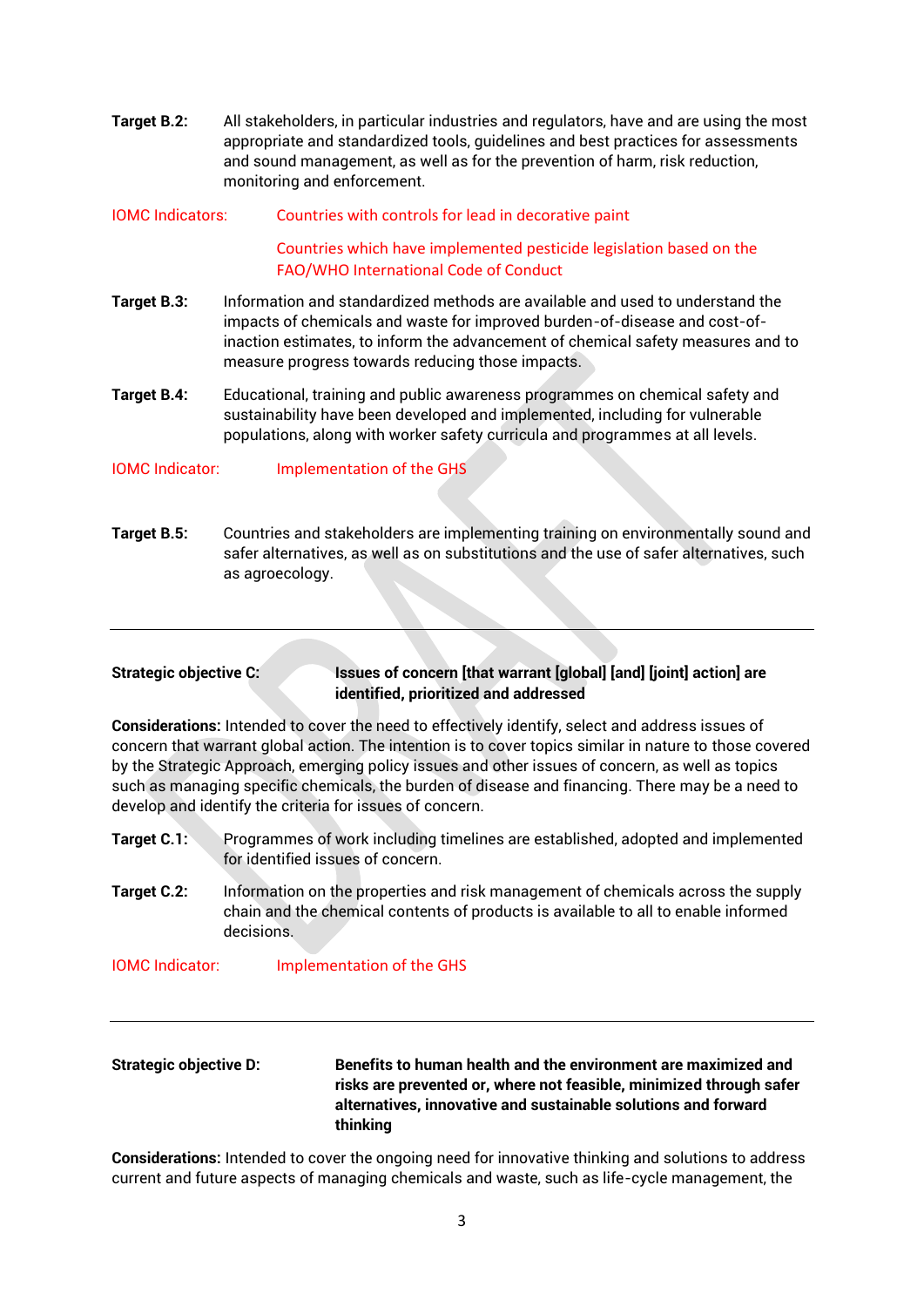circular economy, green and sustainable chemistry, safer alternatives, better recycling technologies and resource efficiency.

- **Target D.1:** Companies adopt corporate policies and practices that promote resource efficiency and that incorporate the development, production and use of sustainable and safer alternatives, including new technologies and non-chemical alternatives.
- **Target D.2:** Governments implement policies that promote innovation to facilitate the recycling and re-use of products, the adoption of sustainable and safe alternatives, including new technologies and non-chemical alternatives (e.g., the prioritized licensing of reduced-risk alternatives, assessment frameworks, labelling schemes and purchasing policies).
- **Target D.3:** Companies, including from the investment sector, incorporate strategies and policies to support the sound management of chemicals and waste in their investment approaches and business models and apply internationally-recognized reporting standards where relevant.
- **Target D.4**: Companies apply sustainable production principles and life-cycle management in the design of chemicals, materials and products, taking reduced-risk, design-forrecycling and non-chemical solutions and processes into account.
- **Target D.5:** Industry associations promote change towards sustainability and the safe management of waste and of chemicals and consumer products throughout their life cycles, including in sharing information and building the capacity of small and medium-sized enterprises to reduce risks.

Strategic objective E: **[The importance of the sound management of chemicals and waste as an essential element to achieving sustainable development is recognized by all[; adequate financial and non-financial resources are [identified and] mobilized; actions are accelerated; and necessary [transparent and accountable] partnerships are established to foster cooperation among stakeholders].]**

**Considerations:** Intended to address the need for high-level commitment across sectoral boundaries, to ensure appropriate attention is given and action taken to accelerate progress, and to contribute to the 2030 Agenda for Sustainable Development.

- **Target E.1:** The highest levels of stakeholder organizations, including government, industry, civil society and international organizations in all relevant sectors, formally recognize the importance of and commit to action on the sound management of chemicals and waste, and recognize its relevance to sustainable development.
- **Target E.2:** Policies and processes for the management of chemicals and waste are integrated into national and regional development strategies.
- **Target E.3:** Inter- and intra-sectoral partnerships, networks and collaborative mechanisms are established to mobilize resources, to share information, experiences and lessons learned, and to promote coordinated action at the regional and international levels.

**The following targets were raised and / or reformulated in the OEWG3 contact group but not discussed:**